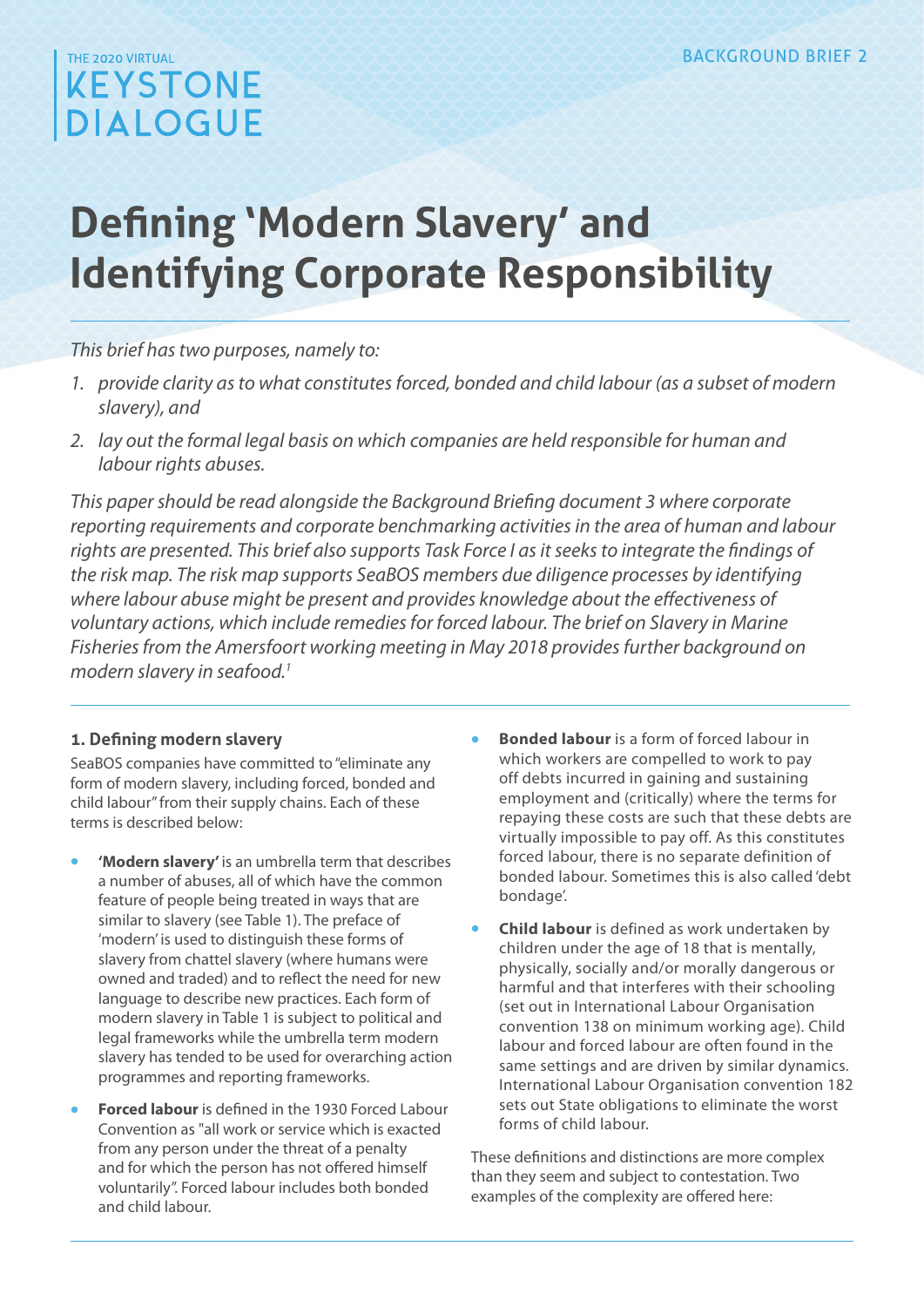Table 1: Modern slavery terms and global incidence (based on 2017 estimates and definitions from the International Labour Organization)<sup>2</sup>

| <b>Modern slavery elements</b>             | <b>Description</b>                                                                                                                                                                                           |
|--------------------------------------------|--------------------------------------------------------------------------------------------------------------------------------------------------------------------------------------------------------------|
| <b>Forced labour</b>                       | Three forms are distinguished:                                                                                                                                                                               |
| Estimated to affect<br>24.8 million people | Forced labour exploitation found in commercial supply chains. This accounts for<br>64% of the forced labour category (approximately 16 million people).                                                      |
|                                            | State imposed forced labour, including forced military services by adults and<br>2.<br>children as well as forced agricultural work (approximately 4 million people).                                        |
|                                            | 3. Forced sexual exploitation of adults and commercial sexual exploitation of<br>children (approximately 4.8 million people).                                                                                |
| <b>Forced marriage</b>                     | This is made up of unfree forms of marriage including: women being promised<br>or given in marriage on payment of money (or value in kind) without the right                                                 |
| Estimated to affect<br>15.4 million people | to refuse; a husband, his family or clan transferring a woman to another for value<br>received; and/or a situation where a women is liable to be inherited by another<br>person on the death of her husband. |

- **•** Although prison labour in the United States fits the definition of state imposed forced labour, the appropriateness of having prison labour is disputed by the United States. This is an example of 'state sovereignty': that is, that ultimately countries have the power to determine what happens inside their borders. In the United States the term 'labour abuse' is a more acceptable term to use (and this nuance is reflected in the risk mapping work).
- **•** The child labour prohibition is complex because it relates to work that is harmful and/or interferes with schooling. Child or adolescent participation in work is not necessarily harmful, especially if it includes helping their family (thereby contributing to the welfare of poorer families) and this form of labour is often found in small scale fisheries. Likewise, working outside of school hours and during holidays may well provide skills and experience for later life. It is also possible to address the harmful aspects of child labour. For example, "if hazardous working conditions are addressed, it is possible to turn child labour into decent employment for rural youth, including those in the 15–17 age group. Additionally, as most child labour is a result of economic dependency, it is important to consider improving economic opportunities for youth and adults"<sup>3</sup> in addressing this problem.

Another important point to note is that forced labour does not necessarily mean that no payment is made for work (although this can be the case). For example, credit bondage (a form of forced labour) can arise when a worker is due wage payments which will be forfeited should they stop working for an employer without their permission. In this case, the worker is constrained from doing what they might otherwise wish to and hence has not voluntarily offered themselves to the work.

The risk of forced labour (created by debt bondage) is increased when workers incur costs to access jobs (e.g. through recruitment fees and/or travelling to take up work). Debts can also be incurred through having to pay costs associated with work settings (e.g. for food and accommodation). Sometimes, these costs are not knowingly incurred (forced labour is often created and sustained through deception) and often arise where workers move countries to take up employment (defined as being trafficked: i.e. transported across country borders for work). Risk of forced labour and debt bondage increase where migrant workforces predominate. In all of these settings those in forced labour are subject to violence or intimidation. Language and cultural barrier (as well as the remoteness of work places in aquaculture or at sea) also often result in workers finding it difficult to ask and obtain help.

#### **2. The legal landscape**

Slavery and slavery type practices (such as forced labour) are illegal under international law as well as the domestic laws of all countries. The prohibition against slavery is especially strong and is known as *jus cogens* or 'compelling law'. This means that although States have sovereignty over their domestic law, it would be against international law for any state to make slavery legal. This makes slavery an illegal practice of the same standing as crimes such as genocide, crimes against humanity, war crimes, piracy and torture.

International human rights obligations arise from agreements between countries that become binding when ratified by States and translated into domestic law. With good governance, there is also a need for States to create processes for the identification and punishment of any abuses (e.g.: labour legislation, labour inspection and enforcement bodies). If a company breaches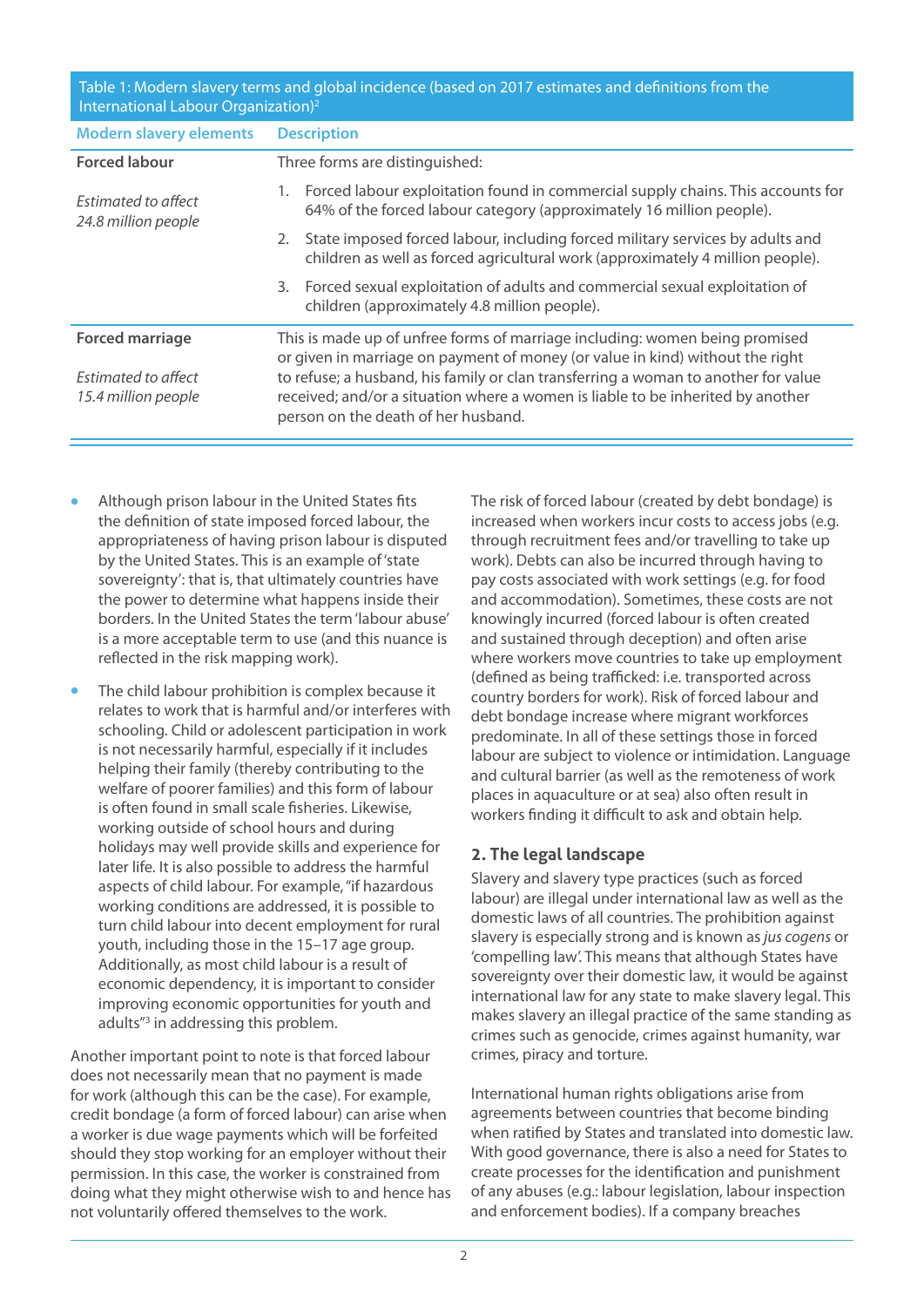domestic legislation focused on human and labour rights, the State has the power and responsibility to prosecute the perpetrator. Critically, corporate breaches in a country should, in the first instance, be dealt with within the legal framework of that country.

The landscape of responsibility becomes more complex because transnational companies (headquartered in one country but operating in many others) might impact human rights through their direct operations and via supply chains. As before, companies can be prosecuted for breaking domestic human rights laws (if they exist and if they are effectively enforced) in the country where the human rights violations have taken place: usually through the prosecution of a subsidiary.

There are a few, however, (limited) situations where legal action can be taken against the head office of a company for actions that happen in a country where they have subsidiaries. This 'transnational tort litigation' has increased in common law countries (such as the United States, the United Kingdom and Canada), where victims of human rights abuse by subsidiaries of multinational corporations may sue the parent company of the subsidiary where the company is headquartered (even if the victims are from another jurisdiction themselves and if the harm was inflicted in another country): though the success of these cases varies depending on the circumstances on each setting. In a recent case (March 2020), the Supreme Court of Canada found a Canadian company (Nevsun Resources Ltd) could be sued in Canada by workers who were forced into labour by Nevsun's local sub-contractor (Nevsun did not own the sub-contractor). These workers; complaints are yet to be heard in court, the importance of this ruling is that these cases can be taken in Canada.

Globalisation (where corporations have impacts beyond their country of incorporation) and relative weaknesses in governance in some countries have raised concerns that there is "ample room for corporate human rights violations to go entirely unchallenged and often even unnoticed".4 In order to address this challenge, a hybrid approach has developed, mainly through two sets of non-binding guidelines that seek to make companies that negatively impact upon human rights responsible for those breaches (see Box 1). These are called 'soft law' and often enshrine more ambitious outcomes than can be agreed upon presently. These frameworks, however, are widely accepted by States and create strong expectations about corporate responsibilities for human rights behaviour.

The first of these frameworks to be developed is the Organization for Economic Cooperation and Development (OECD) Guidelines for Multinational Enterprises that set out expectations about human rights obligations (see Box 1). Should a company breach these guidelines, those affected are able to submit

complaints about the company's conduct to 'National Contact Points' in the countries where companies are headquartered. Subsequent investigations and dispute resolution processes then follow (the process is designed to be consensual and to realign business practice with the guidelines). In this way, company head offices can be involved in remedying human rights breaches in other countries through action taken by their 'home' Government. While the OECD developed these guidelines, other countries can adopt the principles and use these processes and there are 50 countries who have done this, including all SeaBOS member countries (with the exception of Thailand).

The second, and globally applicable, approach is the United Nations Framework on Human Rights and Business, created under the guidance of John Ruggie (the United Nations' Special Representative of the Secretary General on Human Rights and Business). The Ruggie framework has three elements, namely:

- 1. a State **duty** to protect human rights;
- 2. a corporate responsibility to **respect** human rights; and
- 3. provision of access to an effective **remedy** by those whose human rights have been affected (jointly a State and company responsibility).

#### **Box 1: Business and human rights international frameworks**

The OECD Guidelines for Multinational Enterprises [\(http://mneguidelines.oecd.org/\)](http://mneguidelines.oecd.org/) reflect OECD member Government expectations about what constitutes responsible businesses. They bring together all standards related to human rights and labour rights, as well as information disclosure, environment, bribery, consumer interests, science and technology, competition, and taxation. The most recent update OECD (2011), OECD Guidelines for Multinational Enterprises can be found here <http://dx.doi.org/10.1787/9789264115415-en> and guidance on specific aspects are published from time to time.

The United Nations Framework on Human Rights and Business is hosted by the United Nations Human Rights Office of the High Commissioner (or UN OHCHR, see [https://](https://www.ohchr.org/EN/pages/home.aspx) [www.ohchr.org/EN/pages/home.aspx](https://www.ohchr.org/EN/pages/home.aspx)) and the framework can be found here - [https://](https://www.ohchr.org/EN/Issues/Business/Pages/BusinessIndex.aspx) [www.ohchr.org/EN/Issues/Business/Pages/](https://www.ohchr.org/EN/Issues/Business/Pages/BusinessIndex.aspx) [BusinessIndex.aspx](https://www.ohchr.org/EN/Issues/Business/Pages/BusinessIndex.aspx). This framework applies to all companies, regardless of where they are headquartered. The UN OHCHR is a different body than the Human Rights Council.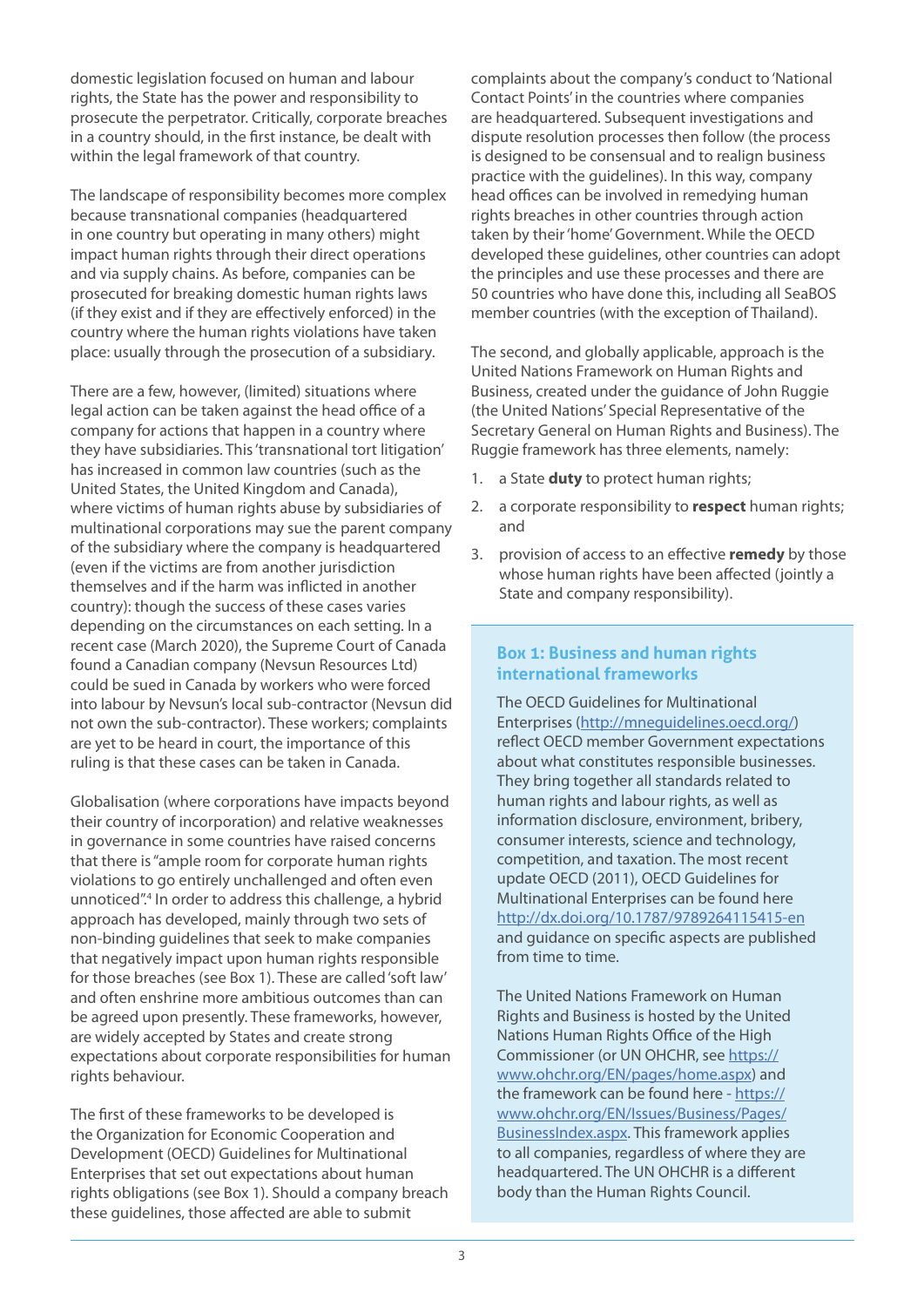This framework means that the primary responsibility for human rights still rests with States, but that corporations have a role to play in ensuring human rights are realised in their business activities (the duty-respect-remedy principle can also be found in the OECD Guidelines for Multinational Enterprises). The duty-respect-remedy principles were unanimously endorsed by the Human Rights Council in 2011. The Human Rights Council is an inter-governmental body within the United Nations system and is responsible for strengthening the promotion and protection of human rights around the globe and for addressing situations of human rights violations and make recommendations on them.

Two elements are required for a company to be said to respect human rights under these frameworks. First, a company has to create a context in which rights are recognized and incorporated into business practice regardless of where that business takes place globally. This may require developing policies, alongside training for policy implementation, and provision of remedy processes, should company policy be breached. The second element requires that due diligence is exercised to ensure actions are in line with policy (this is seen as a continuous process). That is, information should be gathered on performance, assessment of impacts of operations by specific human right categories, as well as checking to ensure that control systems are robust. There is no requirement to publish these assessments (but see Briefing 3 for emerging reporting requirements). In addition, there is emerging evidence that 'standard' audit and/or certification processes will not uncover activities such as forced labour.<sup>5</sup> This makes due diligence difficult to achieve by business-asusual approaches (due diligence is a complex area and beyond the scope of this briefing).

Challenges to effective due diligence also arise from the context in which operations take place, as well as the need to specify what is under the direct control of a company (where the company is directly responsible for human rights breaches) versus under the control of business partners and/or suppliers (where responsibility is more complex to determine). The actions of subsidiaries are deemed to be under the direct control of a parent company in this context.

The Ruggie Framework makes clear that for a company:

"Responsibility is determined by the human rights impact of its activities: whether it causes or contributes to an adverse impact, or its operations, products or services are directly linked to adverse impact through a business relationship. Its influence—here understood as leverage— then becomes relevant in identifying what it can reasonably do to address that impact and will normally vary in these contexts. If a company has

not caused the impact itself, the leverage it has over the perpetrator will shape its range of options to prevent or mitigate the impact, but it does not affect the scope of the responsibility itself. If it is necessary to prioritize actions to address human rights risks, companies should be guided by the severity of the potential or actual impact identified, including whether a delayed response may make the impact irremediable<sup>"6</sup>

Moreover, a corporation has a responsibility to respect human rights, even in places with weak governance. As Ruggie<sup>7</sup> observes, corporations are "expected to obey the law, even if it is not enforced, and to respect the principles of relevant international instruments where national law is absent". This means that companies with power and control should undertake due diligence reviews and seek to remedy any human rights impacts they identify in their own operations and along the value chain (critically, including suppliers).

Finally, while extra-territorial jurisdiction is not the norm, this is slowly changing. For example, under the United Kingdom Bribery Act (2011), a UK company can be charged with bribery in the UK, regardless where the crime was committed. Similarly, in the case of the United States, Dodd-Frank Act (2010), US companies and non-US companies on US stock exchanges that use conflict minerals can be prosecuted (the Act focuses on activities in the Democratic Republic of the Congo or any adjoining country). In both these cases, to avoid prosecution a company has to demonstrate that it exercised due diligence along its supply chains.

In summary, while there are numerous international agreements relating to human and labour rights (including those focused on fishers), the formal duty to comply with these agreements rests with nation states. Companies have no legal 'standing' in international law and only become formally liable for human rights violations if they break domestic legal standards in countries in which they operate. This has created a governance gap, which has been somewhat resolved through the Ruggie framework and its requirement that companies respect human rights regardless of the ability or willingness of states to implement or enforce laws. In addition, both states and companies are jointly responsible to provide remedies where human and labour rights are breached.

#### **3. Using human and labour rights approaches to understand forced labour**

Box 2 summarises two key international processes that are currently underway that address both human and labour rights issues specifically in the seafood sector. Both of these are likely to generate guidance and support in the next 12 months.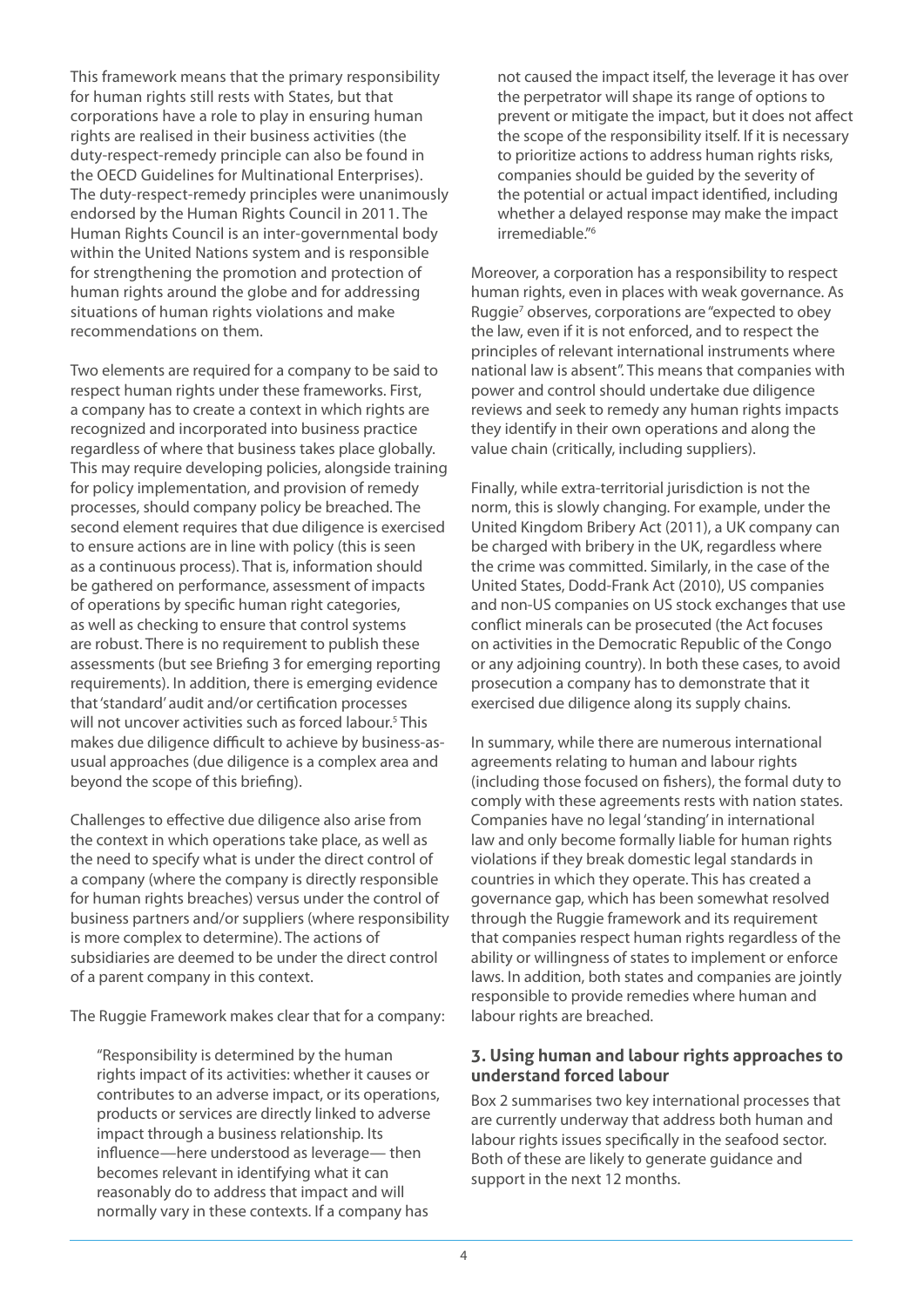#### **Box 2: Seafood related human rights initiatives**

The **Food and Agriculture Organisation (FAO)**, sub-committee on Fish Trade is running project on Social Responsibility in Fisheries and Aquaculture Value Chains (see here for the formal meeting document: [http://www.fao.org/3/](http://www.fao.org/3/nb389en/nb389en.pdf) [nb389en/nb389en.pdf\)](http://www.fao.org/3/nb389en/nb389en.pdf). This project started in 2018 when FAO members (countries) asked the FAO to bring together human and labour rights standards as they related to seafood supply chains. The outcomes from the FAO Committee of Fisheries specifically highlights the relevance of collaboration with SeaBOS on developing guidance on responsible business: [http://www.](http://www.fao.org/3/MX179EN/mx179en.pdf) [fao.org/3/MX179EN/mx179en.pdf](http://www.fao.org/3/MX179EN/mx179en.pdf). The relevant standards were assembled together in a draft guidance document and were due to be 'approved' by states in November 2019. Some member governments, however, are not yet ready to approve the guidelines, so the process is ongoing and is also one with which SeaBOS members can engage.

The **Danish Institute of Human Rights\*** (with funding from the Swedish International Development Cooperation Agency) has a project on human rights in aquaculture focusing on two case study countries: Bangladesh and Chile (for project details see here: [https://www.humanrights.](https://www.humanrights.dk/projects/promoting-human-rights-fisheries-aquaculture) [dk/projects/promoting-human-rights-fisheries](https://www.humanrights.dk/projects/promoting-human-rights-fisheries-aquaculture)[aquaculture](https://www.humanrights.dk/projects/promoting-human-rights-fisheries-aquaculture)). The project will develop insights into how to effectively address human rights issues in aquaculture, including connections to the feed industry and through partnership with banks and investors. The Institute has also arranged roundtables on the salmon industry (December 2019 in Bergen) which included SeaBOS company participation.

To better understand these projects, it is important to realise that human and labour rights are distinctive but connected areas of concern in public international law. Human rights include issues such as indigenous people's rights to food security from fishing; land rights and rights to clear water and sanitation (which might be impacted by processing plant siting); as well as rights that are associated with employment relations (such as health and safety, working hours, discrimination, freedom of association and forced/child labour issues). Labour rights are also part of public international law but have been developed in relative isolation from human rights work.<sup>8</sup> Both areas, however, are important for companies. The distinctions between them<sup>9</sup> also impact on what might be seen as remedy for those identified in forced labour.

A human rights approach has a strong link to the International Covenant on Civil and Political Rights while labour rights are more closely associated with the International Covenant on Economic, Social and Cultural Rights (these two documents, along with the Universal Declaration on Human Rights, are the core of the international framework for states adherence to human rights and are collectively administered by the United Nations Human Rights Office of the High Commissioner). Human rights, therefore, seek to ensure the civil and political rights of individuals, with these rights being guaranteed and governed by States. Civil and political rights are important in the context of States being concerned with the maintenance of their borders and the rights of those who reside within them. In the context of forced labour, such an approach might, for example, lead to States seeking to return trafficked fishers (workers who have moved across national borders for work) to their country of origin (rather than allowing them to remain in the country where they have been in forced labour and/or securing decent employment for them in that State).

In contrast, labour rights emerge from ideas about class struggle and are concerned with social and economic issues. This is reflected, for example, in employment law having a stronger focus on companies and their activities. Using this lens, economic immigration and working across borders could be seen as arising from the same dynamic: that of globalized companies seeking an international workforce with potential exploitation of workers as an risk associated with this dynamic. With this perspective, a country might not seek to return trafficked forced fishers to their home county but might seek to ensure that work undertaken in their jurisdiction is 'decent' (echoing Sustainable Development Goal 8). Supporting workers through labour organisations might also be an appropriate response in this context.

To some extent these distinctions are legal and 'academic', but they also have consequences for any company that uncovers labour abuse in their own operations or supply chains. In keeping with the assumption within SeaBOS (that it is better to stay and work to correct problems in the first instance) a labour rights approach would be to strengthen workers' voice,

<sup>\*</sup> Human Rights Institutes are national level bodies whose primary focus is country human rights performance (in this case Denmark). Some institutes also undertake project work to promote human rights. The Danish Institute has the most expertise of any of these Institutes in seafood related issues.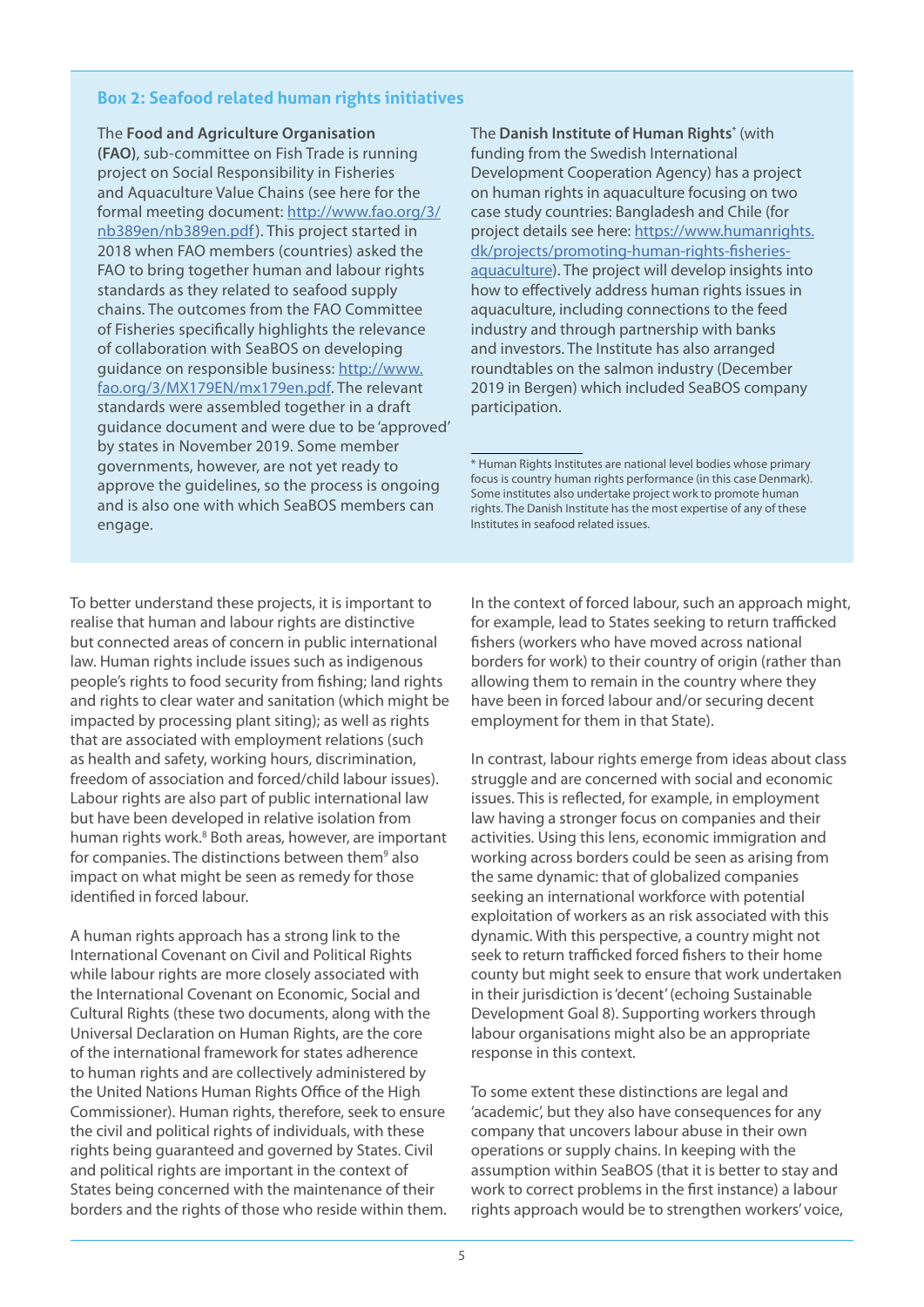support workers' rights organisations (noting that these are illegal for migrant fishers in some countries) and provide clear remedy processes for workers caught in forced labour. This also suggests that poor labour practices (that fall short of forced labour) are also something to be concerned about. In general, and in line with section 2, if there is poor governance of labour rights, companies are viewed as still having a responsibility to support workers. Likewise, undertaking supply chain human and labour rights mapping (one aspect of the voluntary actions) would be a good due diligence activity.

#### **4. Closing observations/recommendations**

The purpose of this document was to provide a legal background to corporate responsibilities to uphold human and labour rights. Human rights are all those rights which are believed to belong to every person (these have been codified in the United Nations Universal Declaration on Human Rights, agreed in 1948). Labour rights are the legal and human rights that relate to labour relations between workers and employers.

Central to both of these sets of rights is the right not to be subject to forced labour (itself a subset of the wider category of modern slavery).

Given the wider set of practices encompassed by the term modern slavery, some of which is beyond the remit of seafood companies, we recommend that 'forced labour' is used to describe the practices that SeaBOS companies are likely to encounter in their supply chains. Likewise, it should be noted that bonded and child labour are examples of forced labour.

Companies have a legal obligation to adhere to the legislation in the countries in which they operate, including any prohibition against forced labour. In addition, where legal frameworks are absent and/or are weak, companies have duties (arising from 'soft law' frameworks) to respect human and labour rights and remedy any abuses identified. In addition, these obligations extend along supply and value chains. Central to this process is the Duty-Respect-Remedy framework developed by John Ruggie.

#### **Reference**

- 1. Bebbington, Spijkers and Österblom (2018), Slavery in Marine Fisheries.
- 2. International Labour Organization (2017). Global Estimates of Modern Slavery. (ILO: Geneva).
- 3. Food and Agricultural Organisation. Eliminating child labour in fisheries and aquaculture Promoting decent work and sustainable fish value chains. (FAO: Rome). See: <http://www.fao.org/3/CA0177EN/ca0177en.pdf>.
- 4. Wettstein, F. (2015). Normativity, Ethics and the UN Guiding Principles on Business and Human Rights: A Critical Assessment. *Journal of Human Rights*, 14(2), pp. 162-182.
- 5. A research project on forced labour in tea and cocoa supply chains found that forced labour is endemic in the industry, affecting 'fair trade' certified products to the same extent as non-certified producers. See [http://globalbusinessofforcedlabour.ac.uk/.](http://globalbusinessofforcedlabour.ac.uk/)
- 6. [https://www.ohchr.org/Documents/Publications/FAQ\\_PrinciplesBussinessHR.pdf](https://www.ohchr.org/Documents/Publications/FAQ_PrinciplesBussinessHR.pdf) pp.29-30.
- 7. Ruggie, J. (2008). Protect, Respect and Remedy: A Framework for Business and Human Rights. Innovations, Spring, pp. 189-212.
- 8. Leary, V. (1996). The Paradox of Workers' Rights as Human Rights, in Compa, Lance A.; Diamond, Stephen F. (eds.): Human Rights, Labor Rights, and International Trade. Philadelphia, University of Pennsylvania Press.
- 9. Shamir, H. (2012). A Labour Paradigm for Human Trafficking. *University of California LA Law Review*, 60, pp. 76-136.